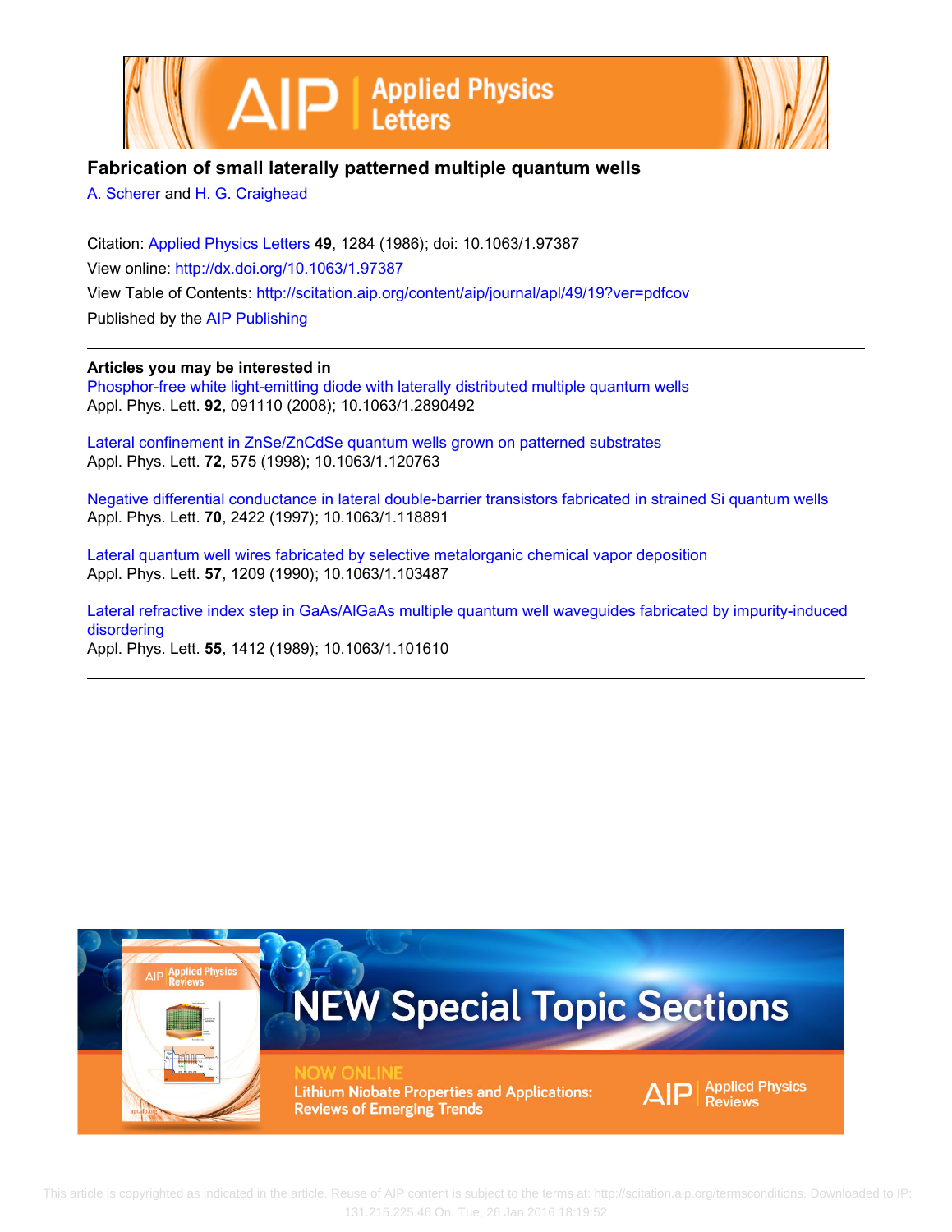## Fabrication of small laterally patterned multiple quantum wells

A. Scherer and H. G. Craighead *Bell Communication Research, Red Bank, New Jersey 07701* 

(Received 17 July 1986; accepted for publication 15 September 1986)

A technique of high voltage electron beam lithography and BCI,/ Ar reactive ion etching for laterally patterning  $GaAs/Al<sub>0.3</sub> Ga<sub>0.7</sub> As multiple quantum wells is described. The resulting$ structures were analyzed using scanning electron microscopy and a novel reflection electron microscopy technique, and their geometries are shown. Narrow columns 40 nm in diameter etched 230 nm through the quantum wells were reproducibly fabricated.

Microstructural control of GaAs and lattice matched AlGaAs by epitaxial growth techniques has enabled tailoring the electronic properties of these semiconductor materials. This has led to the design of new electronic and optoelectronic devices such as high electron mobility transistors and heterostructure lasers, and has revealed new physical phenomena such as the quantized Hall effect. Advances in technology for lateral patterning have motivated new research directions and device concepts to take advantage of geometrical confinement in more than one dimension. 1.2 The degree of structural control obtainable in lateral patterning has not reached the nanometer dimensions attained by controlled growth, but high-resolution lateral patterning is improving and the range of geometries and materials increasing.3.4

In this letter, we describe the fabrication, analytical techniques, and exemplary structures of the smallest ( $<$  50 nm) compound semiconductor heterostructures. To accomplish patterning on such a fine scale, a variety of problems such as mask erosion, undercutting, resolution, and etch rate control had to be overcome. Some of the techniques used for the first time in 111-V semiconductors include electron beam lithography at energies greater than 150 keY, fluoride etch masks and resists, and high-resolution reflection electron imaging of structures. Examples of small structures include arrays of < 4O-nm-diam "quantum disks" etched in GaAs/ AlGaAs multiple quantum well material. Since the lateral dimension of these structures is close to the thickness of the quantum wells, photoluminescence spectra can be observed, which are very different from the grown layered material.<sup>5</sup>

We have established processes specific to the fabrication of ultrasmall, high-quality compound semiconductor samples. Electron beam lithography was used to define the small lateral dimensions.<sup>6</sup> Electron beam voltages in excess of 150 keY were used to avoid broadening of individual disks through exposure to backscattered electrons and to minimize proximity effects or exposure variation over the sample. A scanning transmission electron microscope (STEM) was used to pattern the resist to attain beam sizes from 2 to 6 nm. Beam currents of 2-10 pA were obtained with a  $LaB<sub>6</sub>$ electron source, and the sample was focused in the previously aligned STEM by bringing the sample into the eucentric height, imaging a gold grid pattern under the polymethylmethacrylate (PMMA) resist with the backscattered electron detector.

Although negative resists can be used to directly expose

and, subsequently, etch the substrate, the most reproducible technique was a lift-off procedure using 70-nm-thick PMMA as a positive resist material. This resist was exposed by doses of 0.20 pC/ $\mu$ m. The resist was developed by a 10-s immersion in a 3:7 cellusolve:methanol mixture followed by a water rinse. A liftoff (Fig. 1) was used to provide the etch mask on the sample. To minimize the thickness of the etch mask and thereby gain more resolution in this lift-off procedure, either a 15-nm nickel or a 10-nm SrF<sub>2</sub> mask was used.

To structure the multiple quantum well material, reactive ion etching (RIE) was used. Since AlGaAs etches differently from GaAs, etching conditions which limit the lateral erosion of GaAs have to be chosen. This was accomplished in a 9:1 Ar:BCl<sub>3</sub> gas mixture at pressures of 15 mTorr at 50 W for a 6-in. substrate in a standard planar RIE system. These etching conditions were found to provide similar etch rates for AlGaAs and GaAs, and did not substantially undercut the GaAs. Etch rates of approximately 30 nm/min were obtained with these conditions.<sup>7</sup>

Scanning electron microscopy (SEM) and reflection electron microscopy (REM) were performed in a STEM

## liftoff **Proced ure**



FIG. 1. Schematic of lift-off process used with PMMA resist.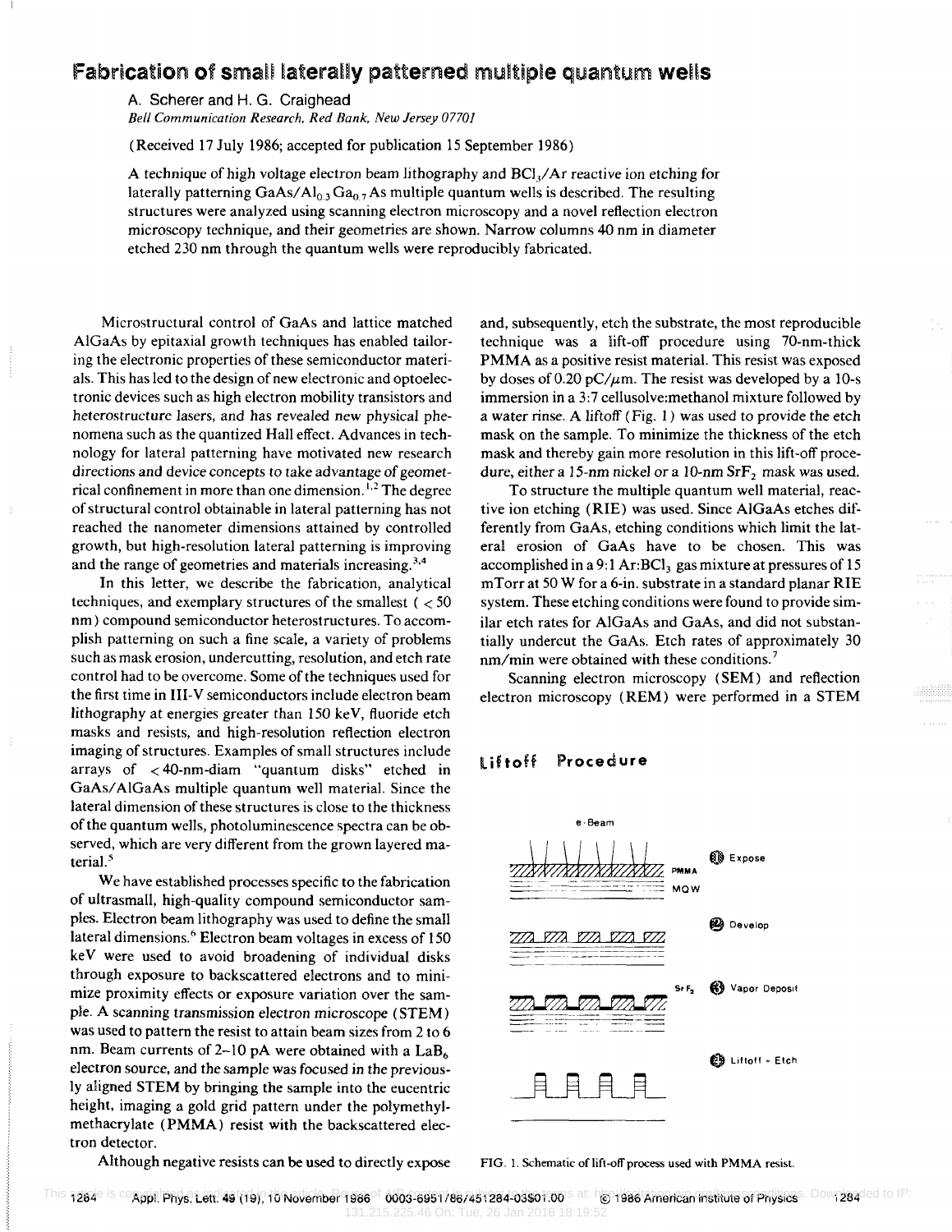

FIG. 2. (a) SEM micrograph of columns etched into GaAs/ AIGaAs multiple quantum well material, using  $SrF<sub>2</sub>$  as an etch mask. (b) SEM micrograph of lines etched into the same material (micrograph taken at 45°).

and were used to measure the dimensions of the patterned structures. The quality of the etched substrate was investigated with reflection electron diffraction both of patterned and of unpatterned areas. Photoluminescence spectra taken from overexposed and patterned areas and compared with the spectra of the original material (to describe the quality of the quantum wells after electron-beam irradiation) show an apparent increase in the luminescence efficiency of the patterned material.<sup>5</sup>

A sample consisting of several 15-, 6-, and 3-nm-thick quantum wells was patterned using  $SrF<sub>2</sub>$  as an etch mask. This sample was then etched 200 nm by RIE producing an array of columns with diameters of approximately 40 nm, as are shown in Fig. 2 (a). Lines with dimensions of 50 nm were also produced and are shown in Fig. 2(b). For the analysis of the morphologies of structures with lateral dimensions of less than 40 nm reflection electron microscopy (REM), because of the high contrast and resolution, $<sup>8</sup>$  was used. In this</sup> technique, a dark-field image of the surface is obtained by tilting the electron beam into a bulk specimen until the specimen surface is almost parallel to the electron beam. A REM



FIG. 3. REM image of columns etched into multiple quantum well material.

micrograph of etched columns is shown in Fig. 3. The dimensions of the structures can be determined accurately from this image using the etch depth, which is determined from depth profiles, as a standard. Lateral column dimensions ranging from 30 to 40 nm were measured in this way.

Contrast from individual quantum wells is obtained in the REM image, and a small amount of undercutting of the  $Al_{0.3} Ga_{0.7} As$  layers can be seen in the form of steps on the sidewalls. This observation agrees well with reactive ion etch rate predictions for this gas mixture, according to which  $Al<sub>0.3</sub> Ga<sub>0.7</sub> As etches slightly faster than GaAs under low$ power and BCl<sub>3</sub> concentrations used.<sup>7</sup> However, contrast from the  $GaAs/Al<sub>0.3</sub> Ga<sub>0.7</sub> As superlattice is clearly visible$ throughout the column, indicating little disturbance of the sidewalls by the reactive ion etch. Reflection electron diffraction patterns, taken in the TEM, show bright Kikuchi line patterns on the etched surface. This is a further indication that only little damage of the material occurs in the top 10 nm of the sample.

Multiple quantum well structures have been patterned by electron beam lithography techniques to lateral dimensions of less than 50 nm, the smallest to date. A liftoff and reactive ion etching technique has been developed to reproducibly make such structures in GaAs/Al<sub>0.3</sub> Ga<sub>0.7</sub> As layers. This is accomplished by using novel etch masks and etch gas mixtures at conditions providing only minor differences in the GaAs and AIGaAs etch rates.

The measurement of the dimensions of the produced